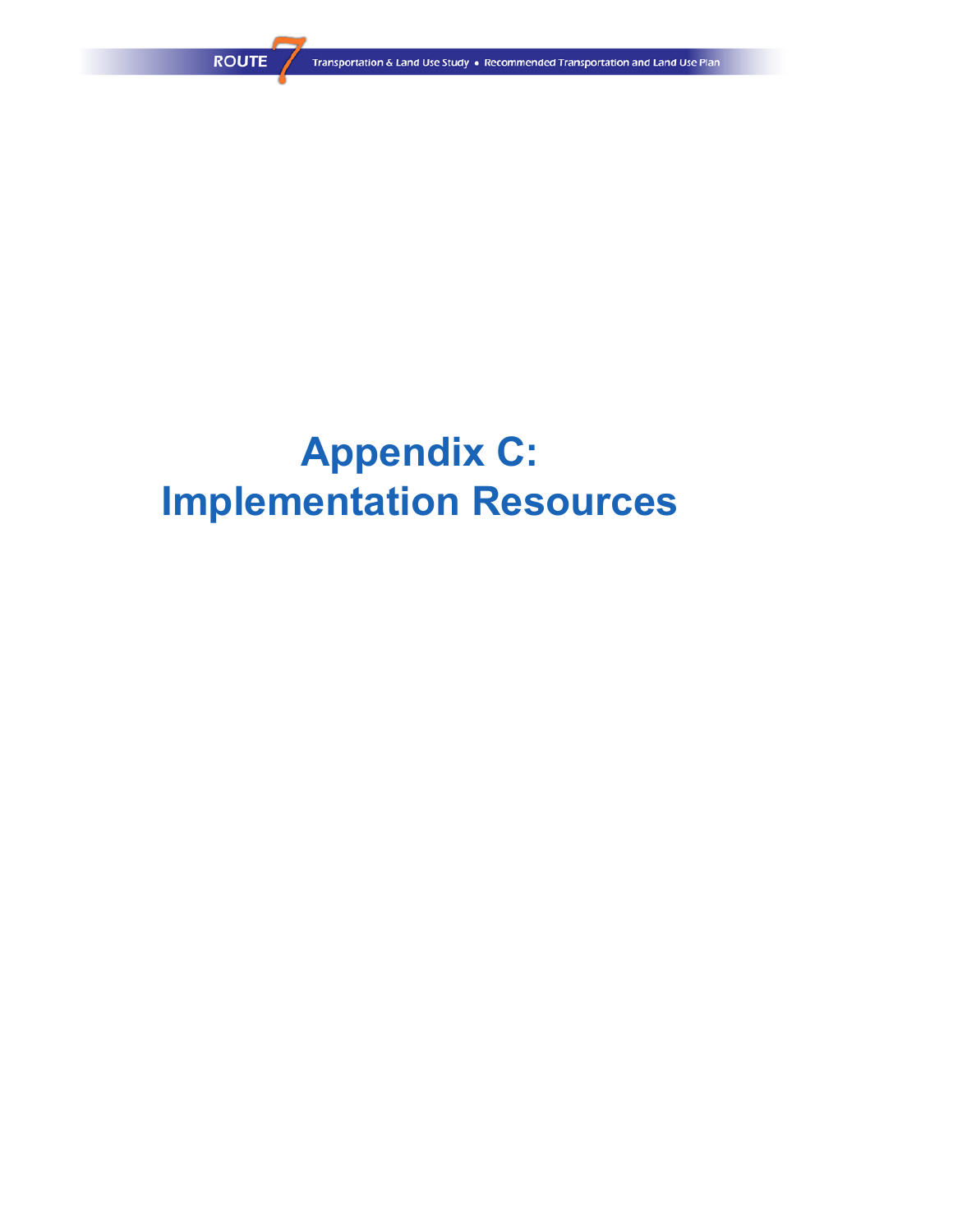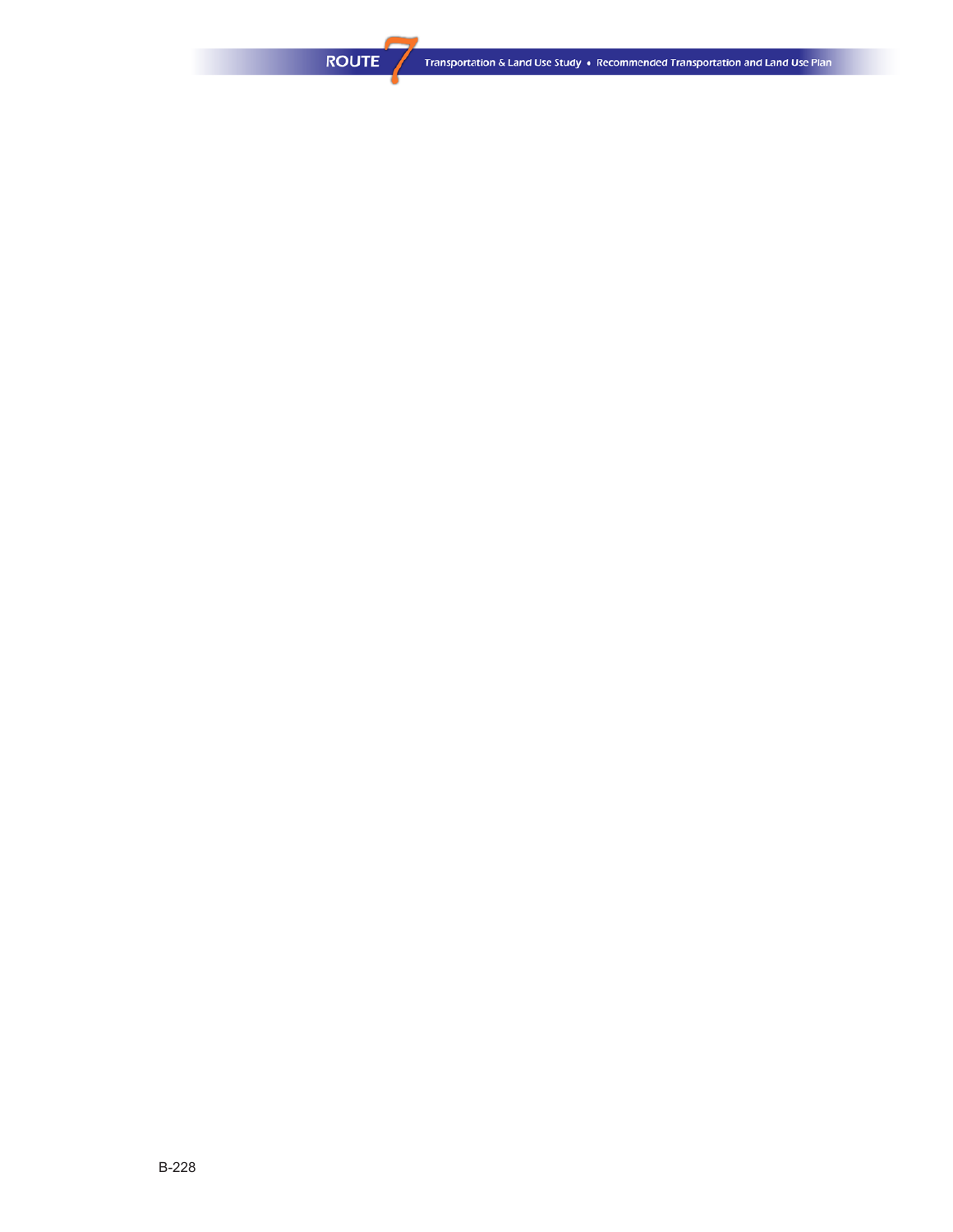## **Appendix C: Implementation Resources**

The following offers sources of information for specific tools that can help the Route 7 implementation committees move ahead with putting the institutional and regulatory changes in place. The tools offered include sources for sample zoning language, examples of communities where the relevant policy or program change has been used, and suggestions for mechanisms to form mutually beneficial partnerships. The topic headings below correspond to the institutional and regulatory strategies outlined in the final chapter of the Route 7 Land use and Transportation Plan.

#### **Modified Zoning**

The Route 7 plan recommends that a hybrid form of rezoning be implemented that would achieve a transect form of graduated intensity of development, yet be tailored to Connecticut's framework for zoning and local conditions. The zoning code would focus more on the form of development, its physical characteristics, the formation of development nodes, and less on the activities permitted in each zone. Resources useful for implementing this change include:

- Five Steps of Hybrid Coding (A. Strungys, AICP; Caminos Ltd.May, 2008)
	- Target the area to be subject to the code
	- Articulate and set development policy-purposes for the zone(s)
	- Describe the desired physical form in words and pictures and identify which elements of the existing zone parameters will remain
	- Establish/compose written language for elements of design that are required versus encouraged; balance and reconcile original zoning language which is retained with new design-focused elements
	- Define how the code will be administered- review and decisionmaking process
- Hybrid form-based code examples:
	- City of Hamden, Connecticut
	- Park Ridge, Illinois, B-4 Uptown Business District Zoning
	- Village of Riverside, Illinois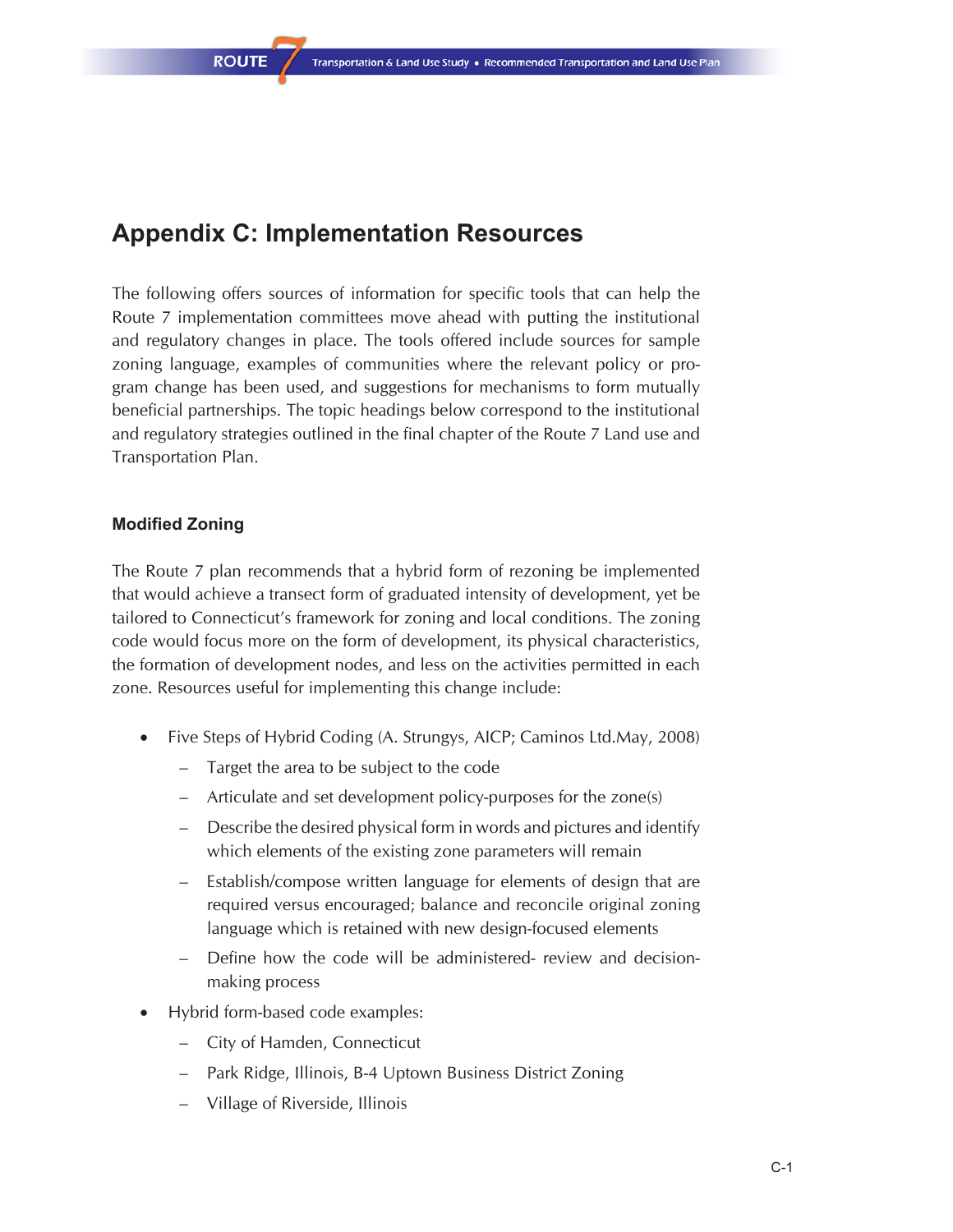- Development node mixed use district examples: There are a wealth of examples of zoning regulations with provisions intended to result in compact mixed-use neighborhood design as well as open space conservation for the rural areas outside the development nodes. A brief listing of examples from Connecticut and elsewhere include:
	- Wilton, CT Wilton Center Design District
	- Burlington, CT Central Business District Overlay Zone
	- Suffield, CT village district overlay, purchase of development rights program, also agricultural/open space zone
	- Washington, CT special business districts for each development cluster
	- Town of Richmond, Vermont rural village zoning
	- Section 4.1 Model Smart Land Development Regulations Interim Planning Advisory Services Report – American Planning Association, March 2006

#### **Design Guidelines**

The objective of the recommendation to adopt design guidelines for zoning in the Route 7 Corridor is to put more focus on the quality and character of development appropriate to each transect and the development nodes in particular. Design issues that should be addressed in the design guidelines include:

- Proportions and massing of buildings
- Setbacks from the street and adjacent buildings
- Public views of properties and maintenance of vistas
- Lighting and fencing
- Preservation of existing mature trees, stone walls, and distinctive rock outcroppings
- Natural buffers between the development nodes and suburban transects with preservation zones
- Landscaping standards
- Open space and public/community spaces standards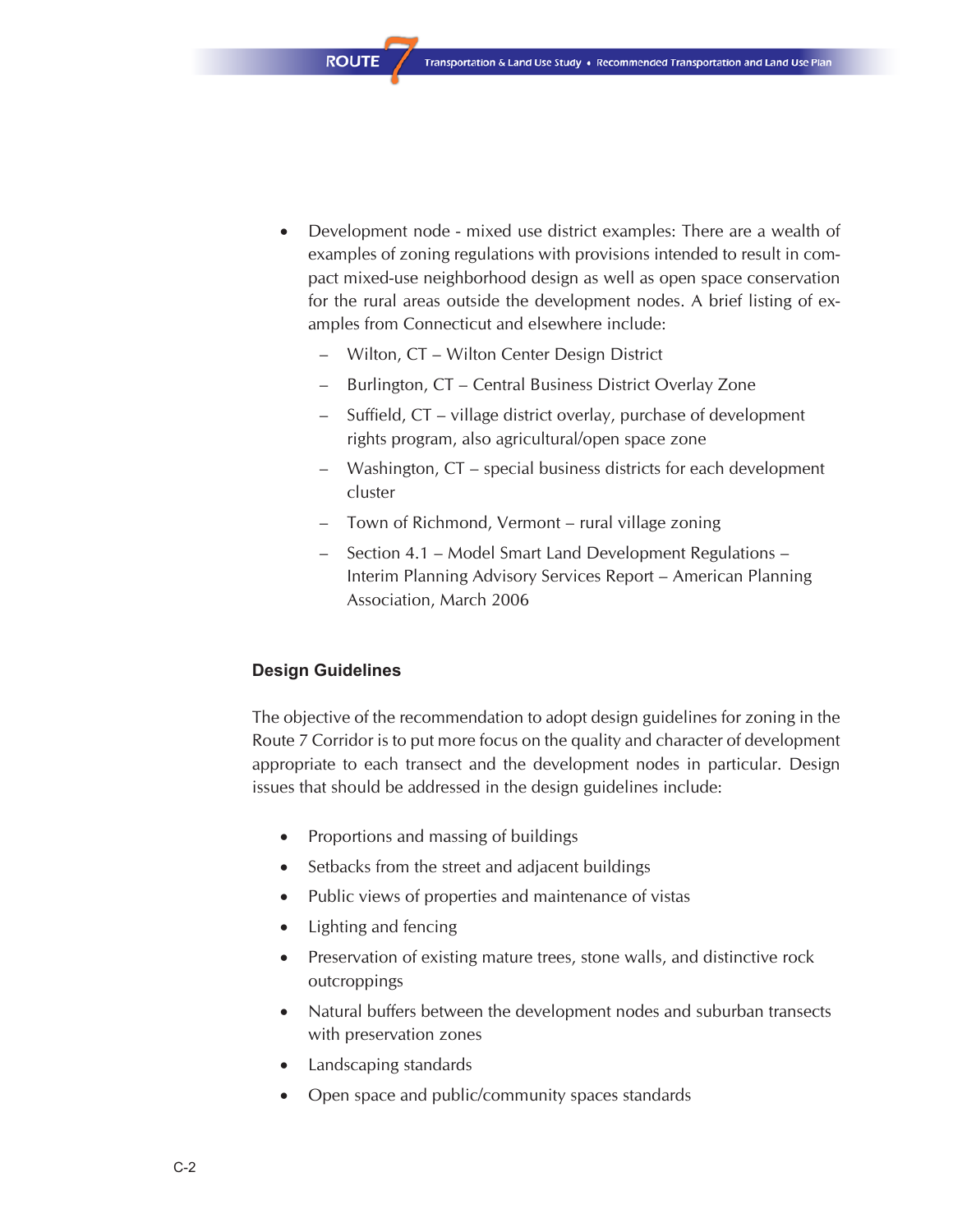- Low-impact design standards (LID) for stormwater management (such as requirements for vegetated drainage swales) and minimizing paved/ impervious surfaces
- Location and design of parking, loading, and trash receptacles
- Design and placement of new access roads and requiring connectivity among streets and among parcels
- Preferred roof lines, pitch and treatments
- Preferred façade design and materials
- Common exterior signage design themes
- Requirements for contributions of new development to pedestrian friendly streets, sidewalks, bicycle paths, and pedestrian amenities such as benches and shade/shelter; bicycle parking
- Encouragement for well-defined public spaces with seating, shade/ shelter, water fountains, and outdoor art

Sources of more information and sample language in use today include:

- Simsbury, CT Design Guidelines
- Town of Enfield, Hazardville Design District, CT
- • Cape Cod Village Design Guidelines www.capecodcommission.org/bylaws
- Crossroads, Hamlet, Village, Town; Model Zoning Ordinance for Village Development- Randall Arendt, 2004
- Massachusetts Smart Growth Toolkit www.mass.gov/envir/smart\_growth\_toolkit/bylaws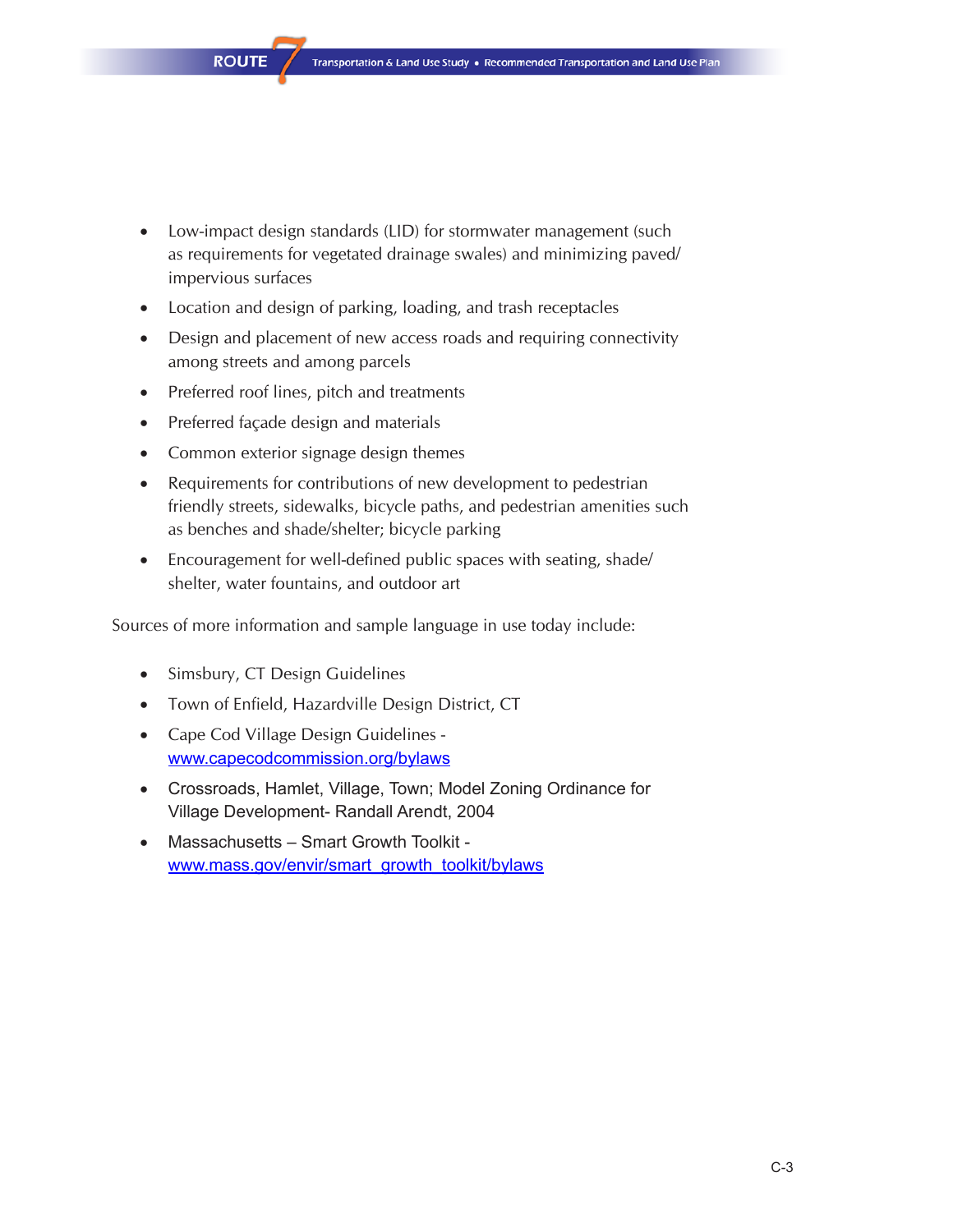#### **Parking Strategies**

The objective for adopting parking strategies is to manage parking supply such that it meets the demand for parking while not detracting from community character or creating spot locations of oversupply (or shortage) and excess area of paved, impervious surfaces. Strategies for development of a strategically sound parking supply include tools such as:

- Shared parking
- Parking maximums and flexible standards
- Public-private partnerships for parking
- Fee-in-lieu of parking programs
- Strategic location and pricing for on-street parking
- Parking garage design that incorporates retail frontage on the ground level and green space such as pocket parks along parking facades
- Requiring landscaping and low-impact-design for surface parking lots
- Locating off-street parking behind buildings which front on the street
- Ensuring pedestrian connectivity with parking including safe, accessible, sidewalks with pedestrian amenities such as lighting and benches

Sources of more information and sample language in use today include:

- Darien Parking Study Fitzgerald & Halliday, Inc., 2006
- Model Regulations for Parking, Fitzgerald & Halliday, Inc., 2003
- Shared Parking Planning Guidelines ITE, 1995
- City of Burlington, Vermont parking program
- Montgomery County, Maryland fee-in-lieu of parking program
- Shared Parking Model Ordinance, City of Portland, Online: http://transtoolkit.mapc.org/Parking//Referenced\_pdfs/PortlandMetro\_ SharedParkingModelOrdinance.pdf

#### **Regional Partnerships**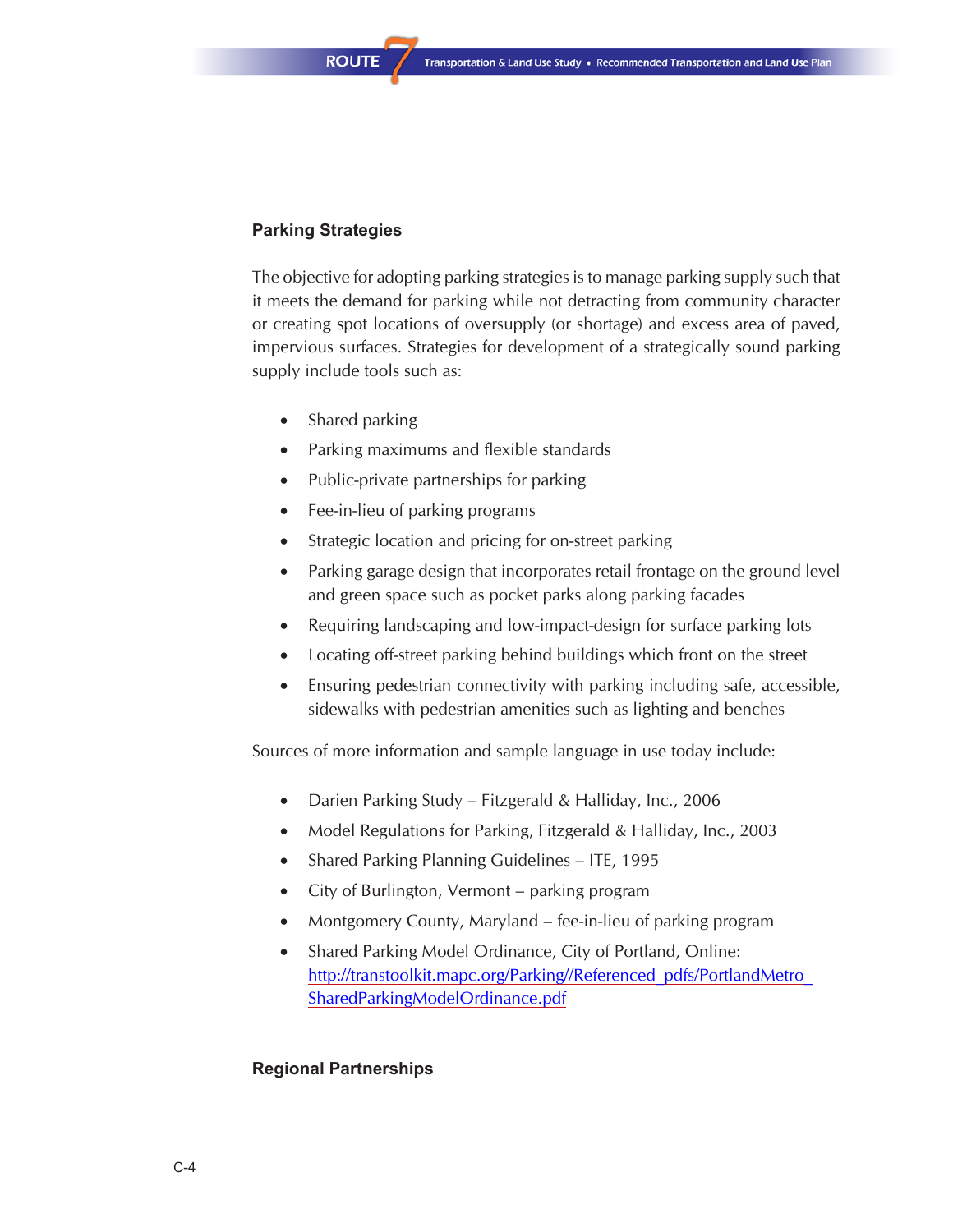Regional partnerships are voluntary or more formal associations among jurisdictions in a region to collaborate on reaching region-wide objectives or to share costs of services and infrastructure. Regional partnerships can be achieved through such mechanisms as:

- Inter-municipal agreements
- Regional planning agency committees
- • Watershed planning collaboratives
- Economic development collaboratives
- Shared services agreements

Sources of more information and programs in use today include:

- Northwestern Connecticut Planning Collaborative; www.nwctplanning.org
- • *Housatonic River Estuary Commission;*  http://thehrec.org/
- *Bridgeport Regional Council (regional chamber of commerce);* http://www.brbc.org/cwt/external/wcpages/index.aspx
- • *Bradley Economic Development League;* East Granby, Windsor, Suffield, and Windsor Locks ; *www.bradleydevelopment.com*

### **Development Incentives**

Many communities use a diversity of both regulatory and non-regulatory incentives to attract the types of businesses they wish to see in a targeted district or node. Regulatory incentives contained in the zoning ordinance can include:

- Allowances for greater intensity/density of structures on a lot,
- More flexibility in parking, open space, public space, and/or signage requirements,
- Reductions or waivers of fees associated with development applications

In addition, some communities offer a streamlined development approval process for desirable forms of development. For example, in Tolland, the zoning administrator can approve some developments that are allowed by right and meet all site plan requirements, bypassing the formal Planning and Zoning application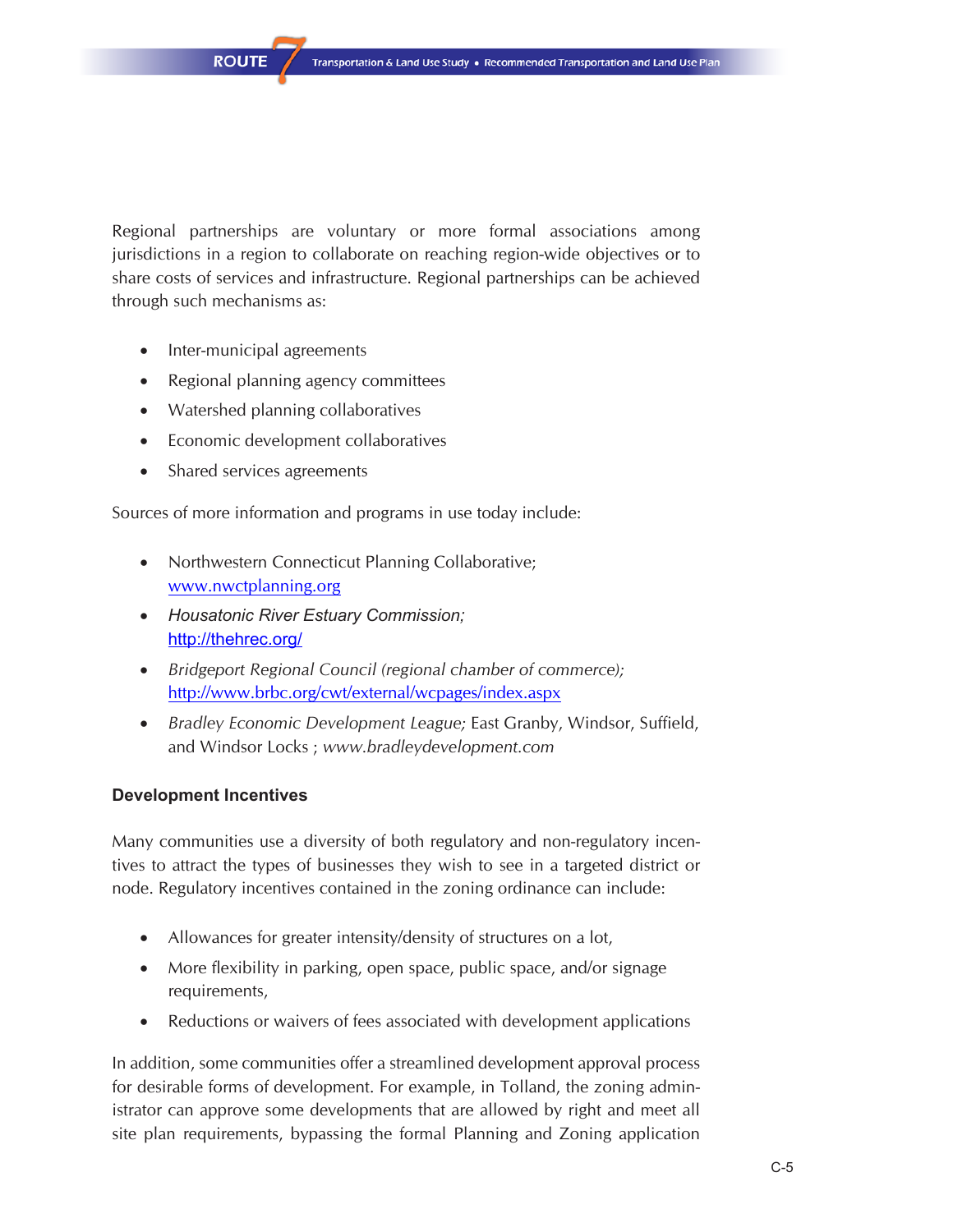and decision making process. In order to encourage the construction of affordable workforce housing, the regulations can also offer a streamlined or expedited application process for developments that incorporate workforce housing in the development nodes.

Non-regulatory tools or incentives to encourage desirable development by a municipality are generally financial and can include:

- Creation of a development financing authority and/or a housing trust fund to facilitate housing partnerships
- Offering matching funds to pay for off-site improvements that may be required to mitigate a project's impacts such as impacts to roadways or stormwater management systems
- Offering matching funds for site amenities such as landscaping and pedestrian facilities
- Offering tax credits, tax-increment financing, and tax breaks or deferrals for desirable projects. These tax benefits can be varied in form as well such as straight property tax relief, tax relief tied to affordable housing unit, or job-creation tax credits
- . Offering to partner with a business to finance parking options

#### **Public-Private Partnerships**

Opportunities for public-private partnerships to promote desirable land use through a variety of venues including shared responsibility for:

- Parking facilities
- Public access to open space; public open space within private development
- Sidewalk and bicycle path connections from private to public facilities
- Infrastructure investment such as extension of water and sewer lines
- **Brownfields redevelopment**
- Shared driveways and access roads from public roads to private development
- Affordable housing ventures